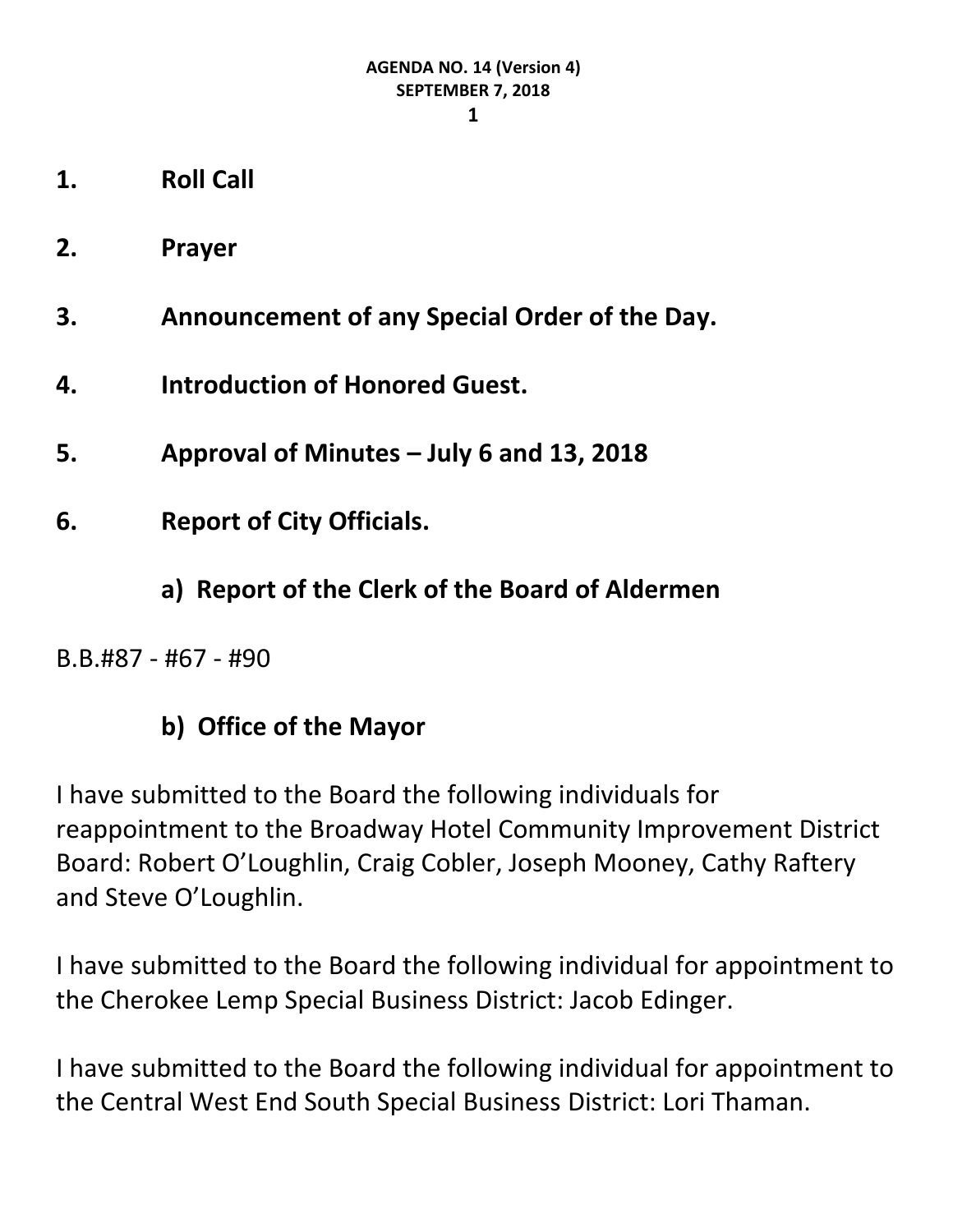# **b) Office of the Mayor – (cont.)**

I have submitted to the Board the following individuals for appointment to the 212 S. Grand Community Improvement District: Jill Dawson and Jason Fulton.

I have submitted to the Board the following individuals for reappointment to the Union Station Community Improvement District Board: Robert O'Loughlin and Craig Cobler.

I have submitted to the Board the following individuals for reappointment to the Cheshire Annex Community Improvement District Board: Robert O'Loughlin, Craig Cobler, Joseph Mooney, Cathy Raftery and Steve O'Loughlin.

| Williamson     | 8/9/18  | 70803 |
|----------------|---------|-------|
| Williamson     | 8/9/18  | 70804 |
| Williamson     | 8/9/18  | 70805 |
| <b>Davis</b>   | 8/9/18  | 70806 |
| <b>Navarro</b> | 7/10/18 | 70807 |
| <b>Navarro</b> | 7/10/18 | 70808 |
| <b>Davis</b>   | 7/10/18 | 70809 |
| <b>Davis</b>   | 7/10/18 | 70810 |
| Hubbard        | 7/10/18 | 70811 |
| Coatar         | 8/16/18 | 70812 |
| Boyd           | 8/16/18 | 70813 |
|                |         |       |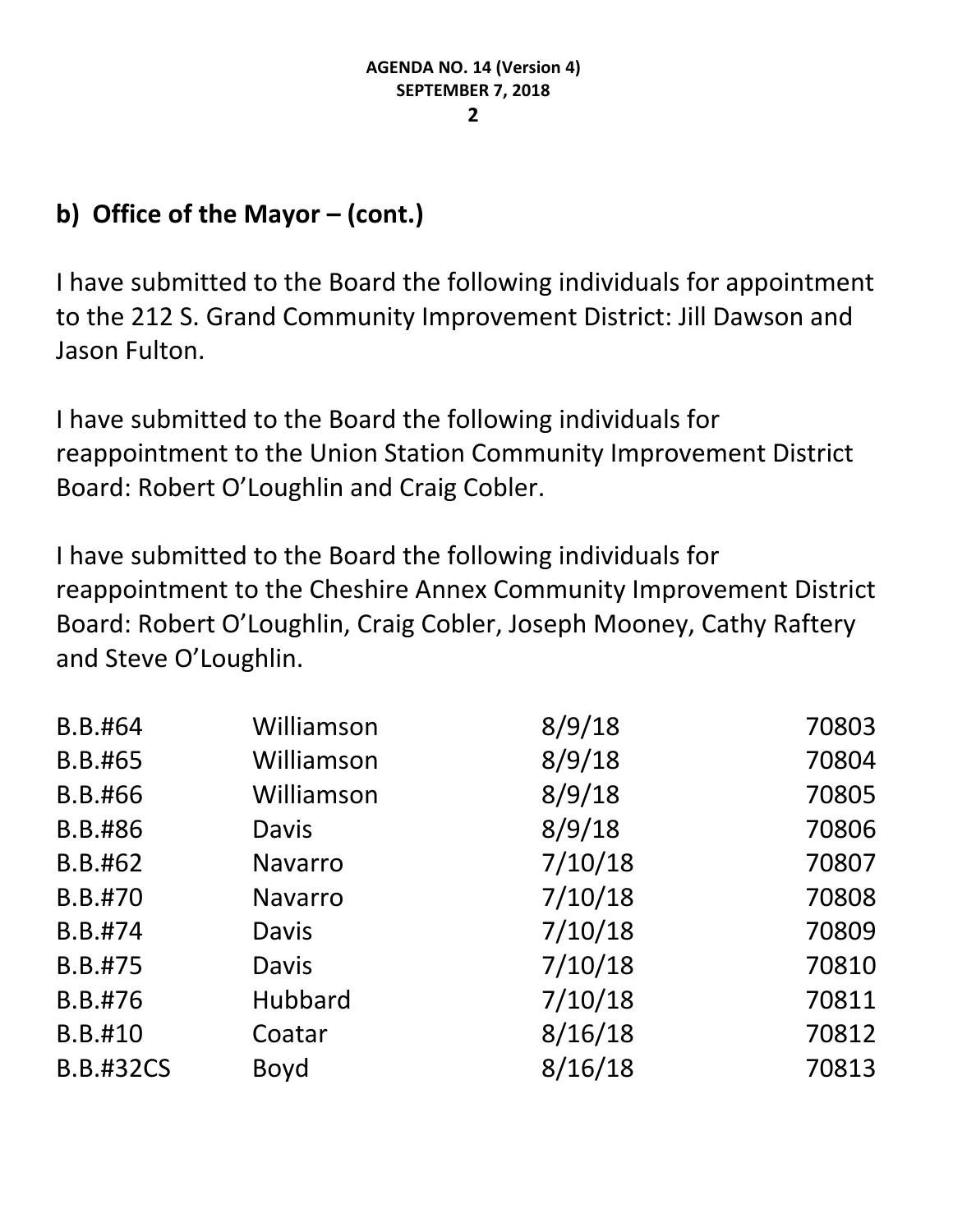#### **3**

#### **b) Office of the Mayor – (cont.)**

| B.B.#67 | Coatar | 8/27/18 | 70814 |
|---------|--------|---------|-------|
| B.B.#87 | Murphy | 8/27/18 | 70815 |
| B.B.#90 | Coatar | 8/27/18 | 70816 |

# **c) Office of the President**

none

## **7. Petitions and Communications.**

none

#### 8. **Board Bills for Perfection – Informal Calendar.**

PS B.B.#91 – Navarro/Williamson - An ordinance approved and recommended by the Preservation Board and Planning Commission pertaining to the Skinker–DeBaliviere-Catlin Tract-Parkview Historic District; amending Ordinance #57688, repealing and replacing certain standards for the Skinker– DeBaliviere-Catlin Tract-Parkview Historic District.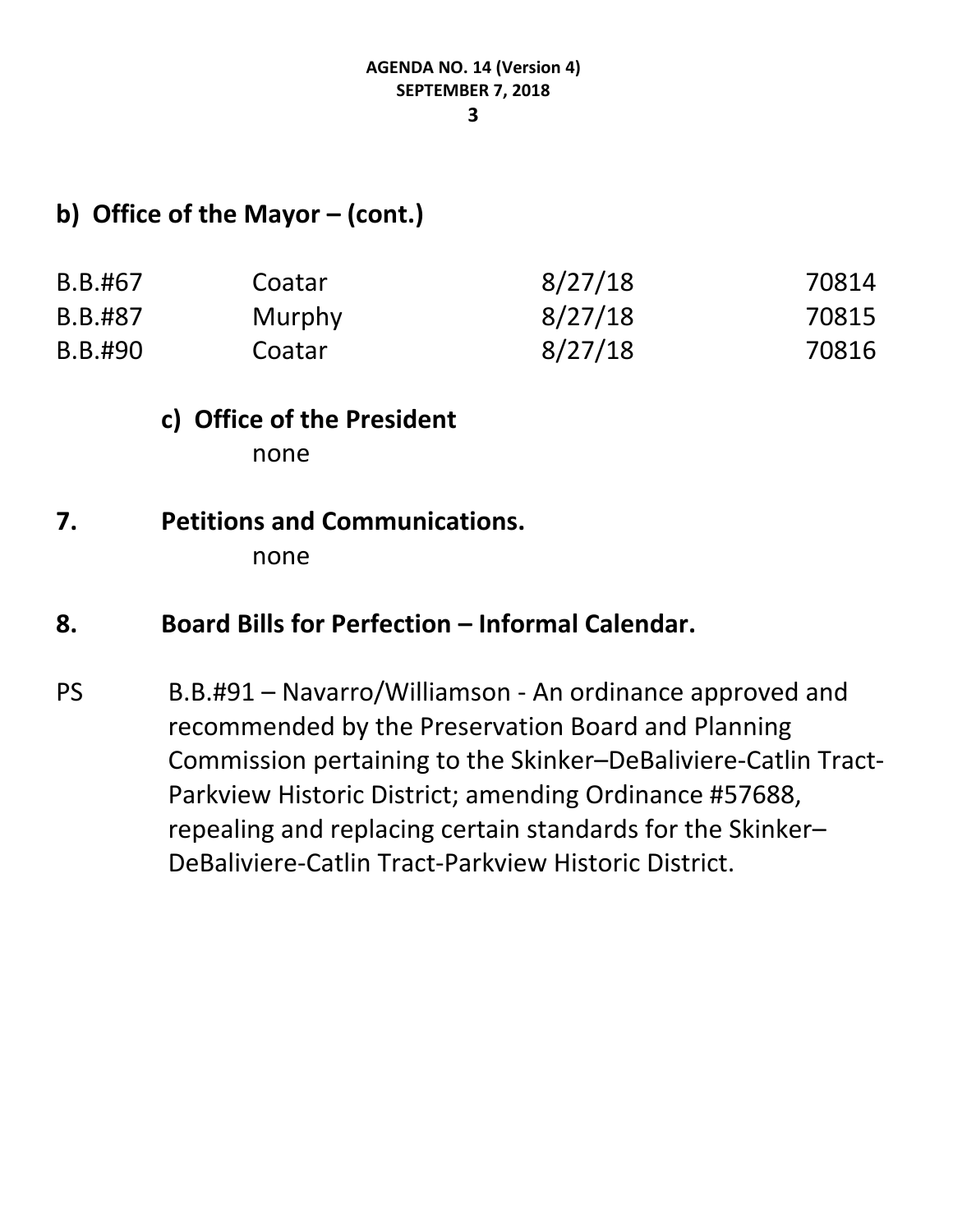## **9. Board Bills for Third Reading - Informal Calendar.**

- LEG B.B.#21AA Howard An ordinance submitting to the qualified voters of the City, a proposal to revise Section 2 of Article VIII of the City Charter which requires City employees to reside within the boundaries of the City and thus allow said employees, except for City Agency and Department Directors appointed by the Mayor, to reside outside of the boundaries of the City, and; providing for an election to be held for voting on the proposed revision and the manner of voting thereat and; and containing an emergency clause.
- LEG B.B.#25AA Muhammad/Kennedy/Moore/Bosley An ordinance submitting to the qualified voters of the City a proposed amendment to the Charter to maintain the Board of Aldermen as body of twenty-eight Aldermen representing twenty-eight wards, and preventing its reduction beginning December 31, 2021, to a body of fourteen Aldermen representing fourteen wards as called for under Article I, Section 3 of the City Charter; and containing an emergency clause.
- **10. Resolutions – Informal Calendar.** None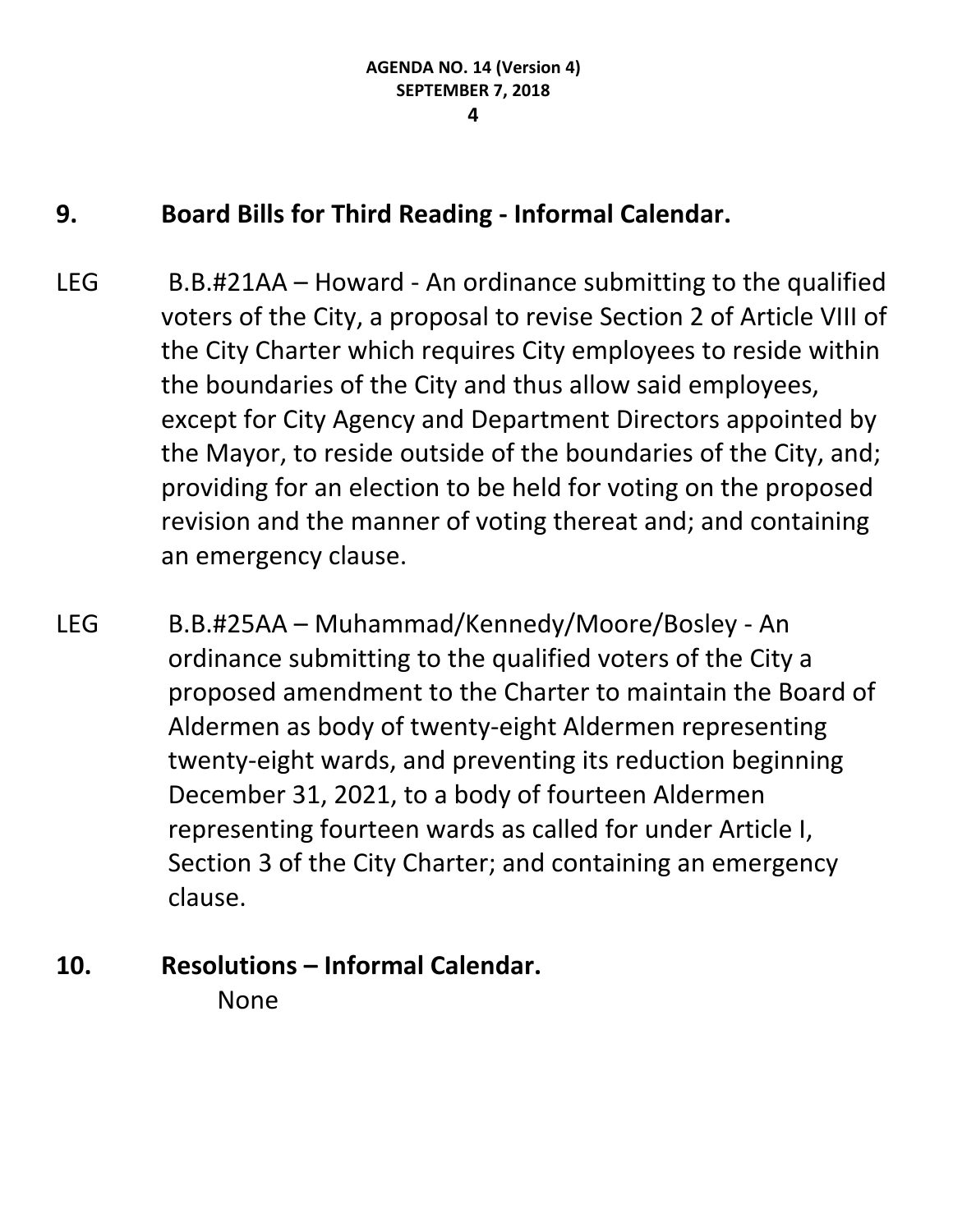## **11. First Reading of Board Bills.**

- B.B.#100 Arnowitz An Ordinance authorizing and directing the Director of the Department of Human Services, by and through the St. Louis Area Agency on Aging and on, to accept a Grant Award from St. Louis City Senior Services Fund in the amount of \$50,000 over the next fiscal year and to expend those funds for the City Benefits Plus program as set forth in the Grant Award Agreement, attached hereto as Exhibit A; and containing an Emergency Clause.
- B.B.#101 Hubbard An ordinance pertaining to the Al's Restaurant, located at 1200 N. 1st Street, having as subject matter the designation of the Property as a City of St. Louis Landmark, containing definitions, Landmark Standards and a severability clause.
- B.B.#102 Davis An ordinance recommended and approved by the Airport Commission and the Board of Estimate and Apportionment, authorizing and directing the Mayor and the Comptroller, to accept and execute a certain Airport Aid Agreement offered by the Missouri Highways and Transportation Commission for the marketing and promotion of air service at the Airport for a maximum obligation of Three Hundred Fifty Thousand dollars (\$350,000) for the reimbursement of direct costs associated with the projects funded under the Grant Agreement; and containing an emergency clause .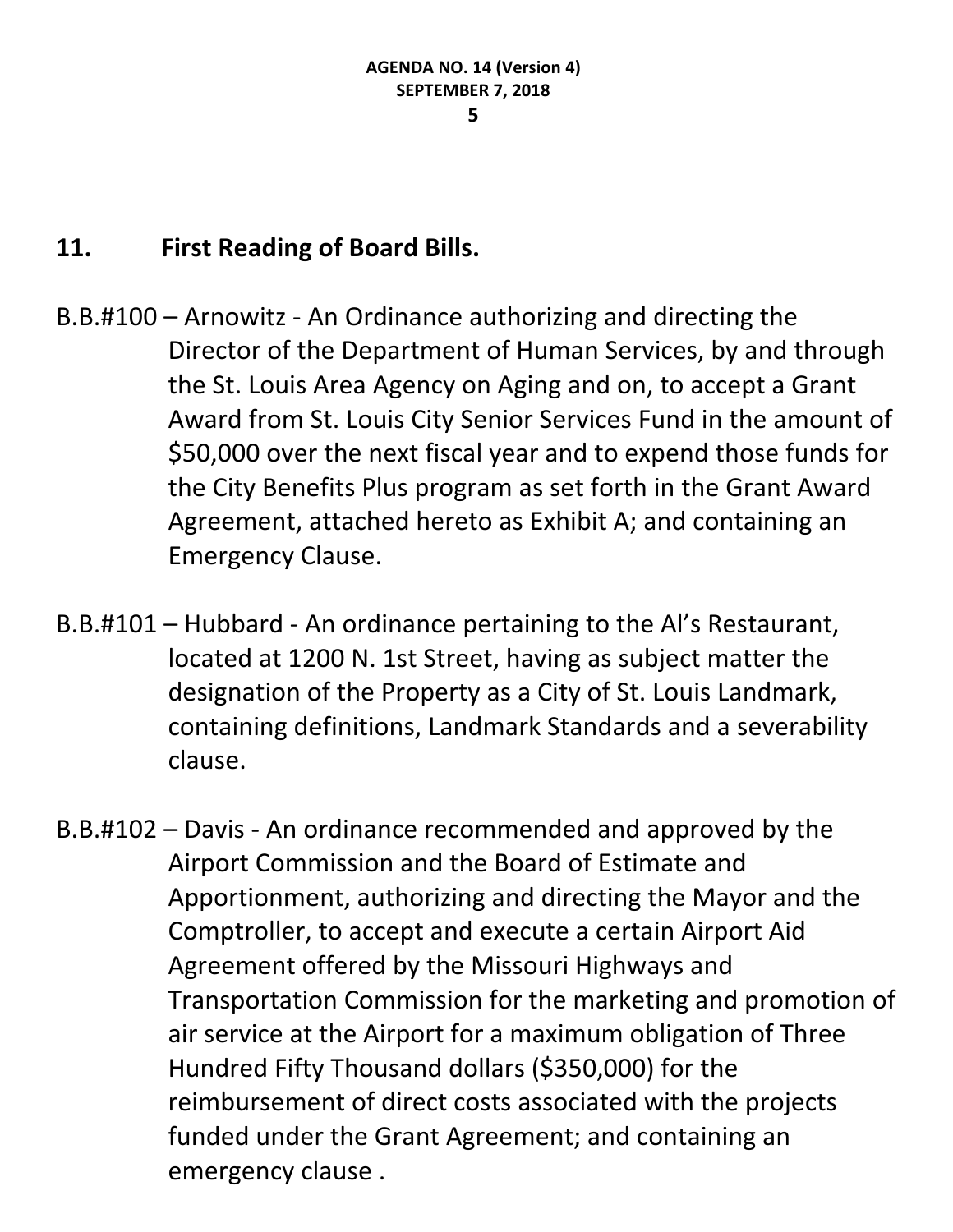#### **11. First Reading of Board Bills – (cont.)**

B.B.#103 – Bosley/Moore/Ingrassia/Coatar/Rice/Guenther/Vollmer/ Martin/Murphy/Howard/Oldenburg/Muhammad/ J. Boyd/Vaccaro/Ogilvie/Cohn/Williamson/P. Boyd Navarro/Middlebrook/Spencer/Roddy - An ordinance approved and recommended by the Board of Public Service and enacted pursuant to Article XXI of the City Charter and Chapter 523 of the Revised Statutes of Missouri; approving the use of condemnation to acquire a site consisting of about 97 acres in North St. Louis near the intersection of Jefferson and Cass which is owned in fee simple by LCRA Holdings Corporation which site was chosen for the National Geospatial-Intelligence Agency's new NGA West facility; finding that acquisition of the Property is required for purposes of national security; finding that there is a plan to put the Property to public use by the government of the United States of America; finding that the Property is unoccupied, but is the location for the planned National Geospatial-Intelligence Agency's new NGA West complex; appropriating funds and authorizing the expenditure of funds for the acquisition of said Property; approving the City's subsequent transfer of title to the Property to LCRAH or to the United States government; authorizing and directing certain actions by City officials; and containing a severability clause and an emergency clause.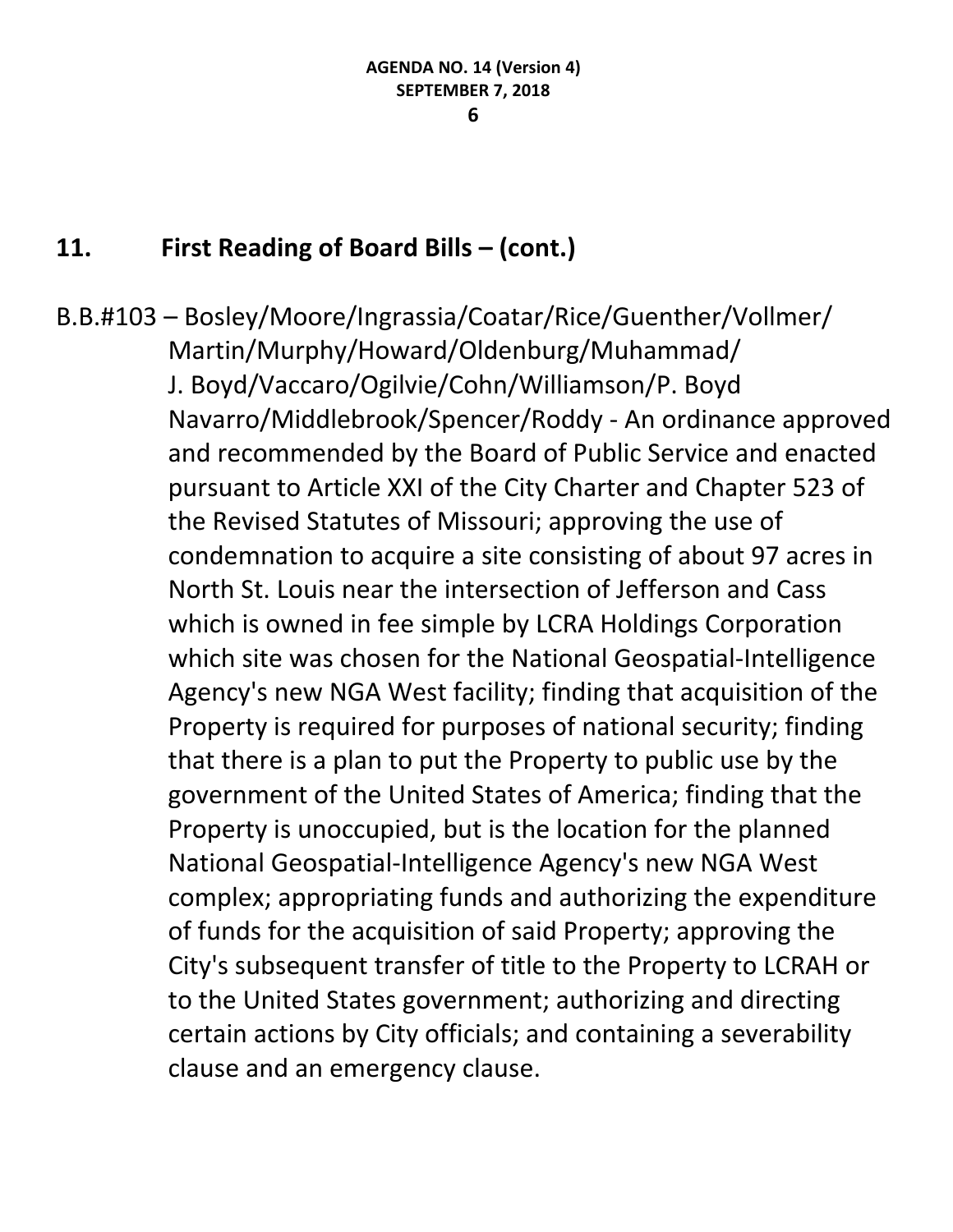#### **11. First Reading of Board Bills – (cont.)**

- B.B.#104 Davis An ordinance enlarging the boundaries of the Port Authority of the City Port District, subject to the approval of the Missouri Highways and Transportation Commission, and authorizing certain actions in connection therewith.
- B.B.#105 Kennedy/Pres. Reed An ordinance authorizing and directing the Mayor, to submit all necessary applications and to enter into agreements with the Missouri Foundation for Health (Grant # 18-0136-OF-18) for participation in a project to develop a criminal justice coordinating council to advance social justice and reforming pre-trial bail to reduce the jail population, and authorizing the Mayor, upon approval of the Board of Estimate and Apportionment, to expend any funds received by said grant to fulfill the obligations of the grant, and containing an emergency clause.
- B.B.#106 Muhammad Pursuant to Ordinance 68937, an ordinance authorizing the honorary naming of streets, Harry's Place Way will begin at the intersection of Pope and West Florissant, and run west on Pope to the intersection with Rosalie.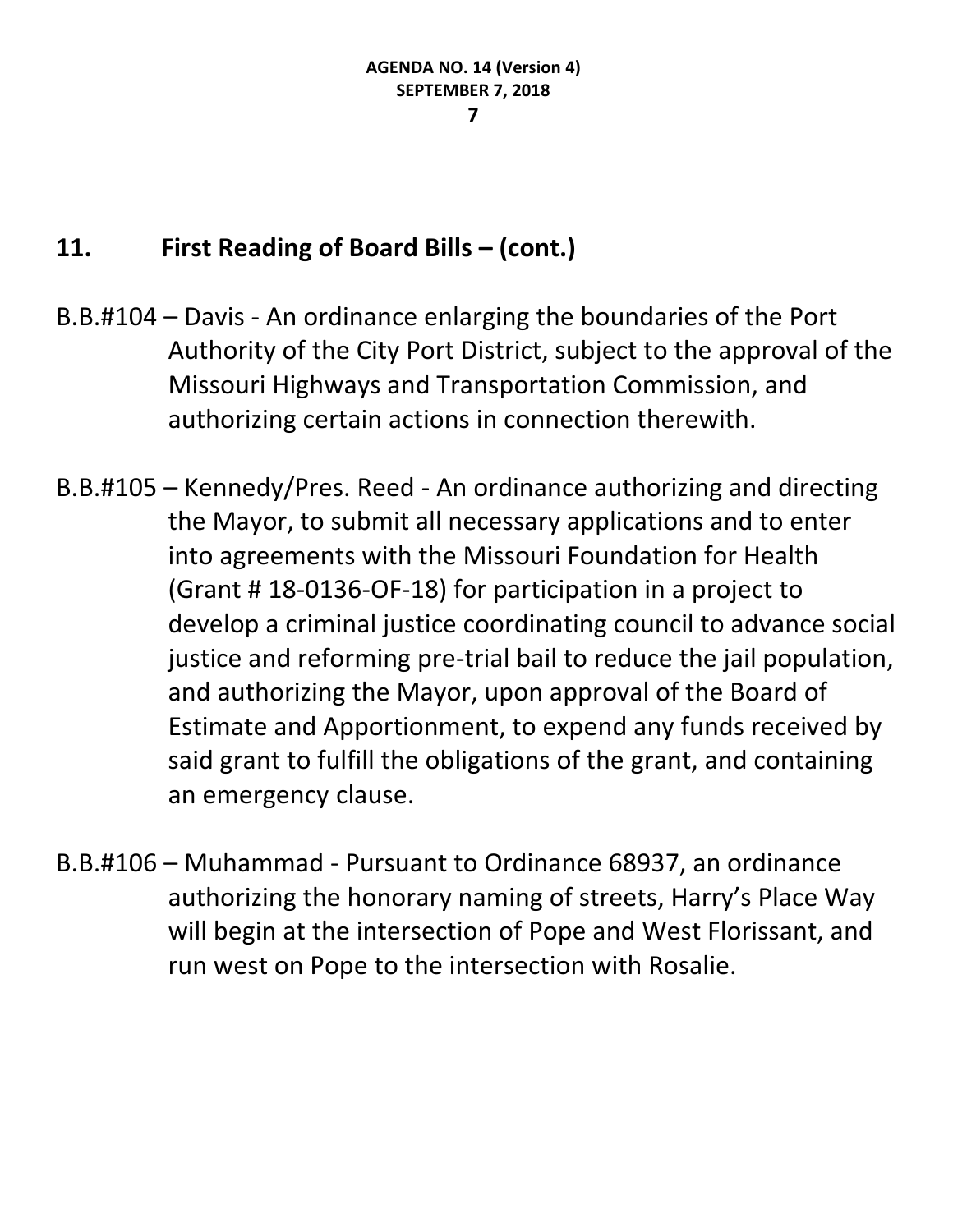#### **11. First Reading of Board Bills – (cont.)**

- B.B.#107 Muhammad An ordinance repealing Ordinance 65698, approved November 20, 2002, naming certain streets located within O'Fallon Park, and renaming certain of those streets as set forth in this ordinance, and authorizing and directing the Director of Streets and the Director of Parks to take all necessary actions to properly designate said streets in accordance with this ordinance.
- B.B.#108 P. Boyd An Ordinance directing the Director of Streets to permanently close, barricade, or otherwise impede the flow of traffic on east/west alley-way in City Block 5000 Block, bounded by Robin, Lillian, Riverview and Theodore at a point on said alley-way that is approximately ten (10) feet southeast of the east curb line of Theodore Ave., and containing an emergency clause.

## **12. Reference to Committee of Board Bills.**

| TC          | $B.B.#102 - B.B.#104$  |
|-------------|------------------------|
| HН          | B.B.#100               |
| <b>HUDZ</b> | $B.B.#101 - #103$      |
| <b>PS</b>   | B.B.#105               |
| <b>STR</b>  | B.B.#106 - #107 - #108 |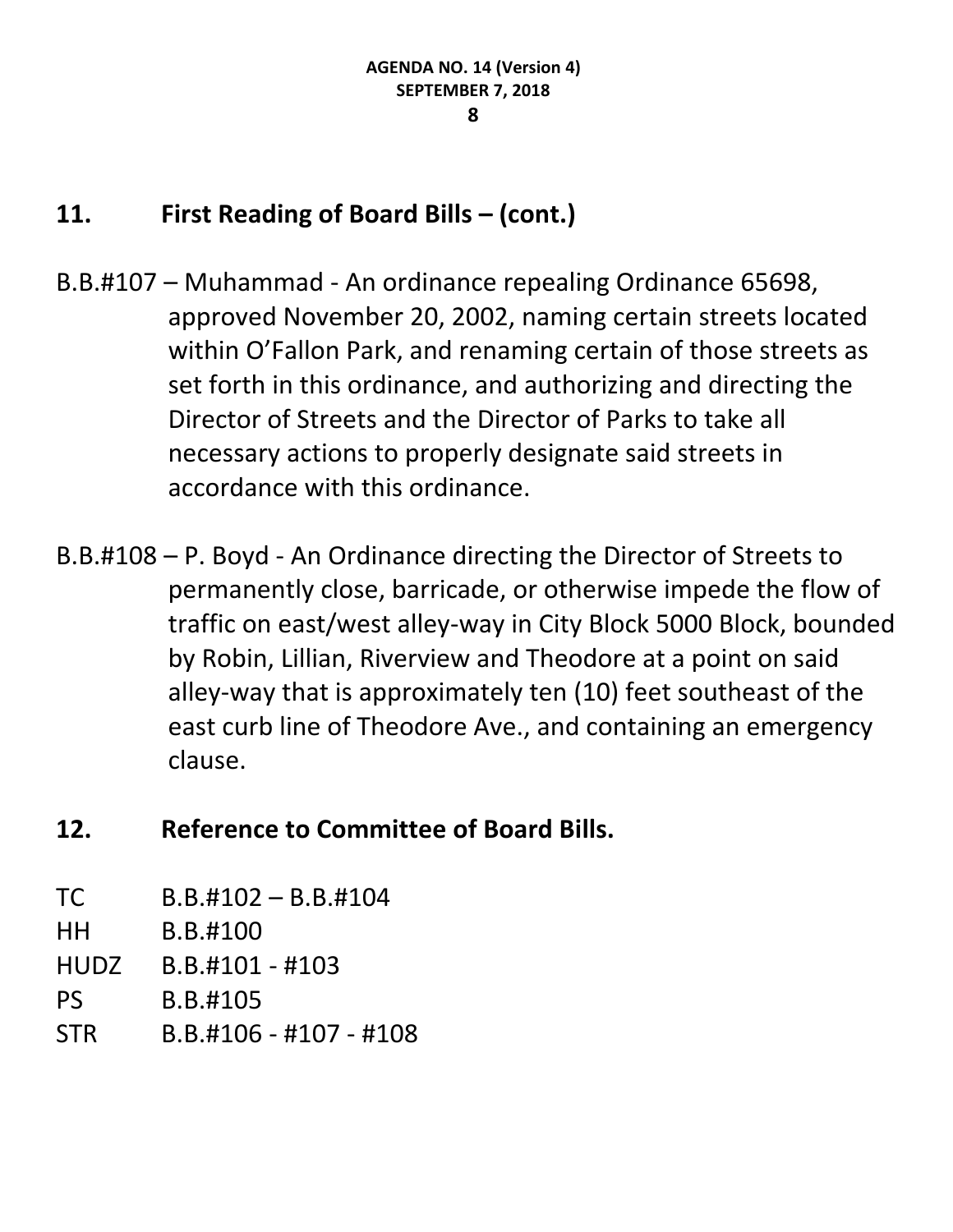- **13. Second Reading and Report of Standing Committees** none
- **14. Report of Special Committees** none
- **15. Perfection Consent Calendar.** None
- **16. Board Bills for Perfection**
- PARK B.B.#92 Navarro/Vollmer/Vaccaro/Ingrassia/Guenther An ordinance adopted pursuant to Sections 70.210-70.325 of the Revised Statutes of Missouri; authorizing and directing the City of St. Louis, a constitutional charter city of the State of Missouri, by and through its Director of Parks, Recreation & Forestry, to execute and deliver an Intergovernmental Cooperation Agreement by and among the City and the Art Museum Subdistrict of the Metropolitan Zoological Park and the Museum District of the City, a political subdivision of the state of Missouri.

## **17. Third Reading Consent Calendar** none

**18. Third Reading/Report of Engrossment and Final Passage** none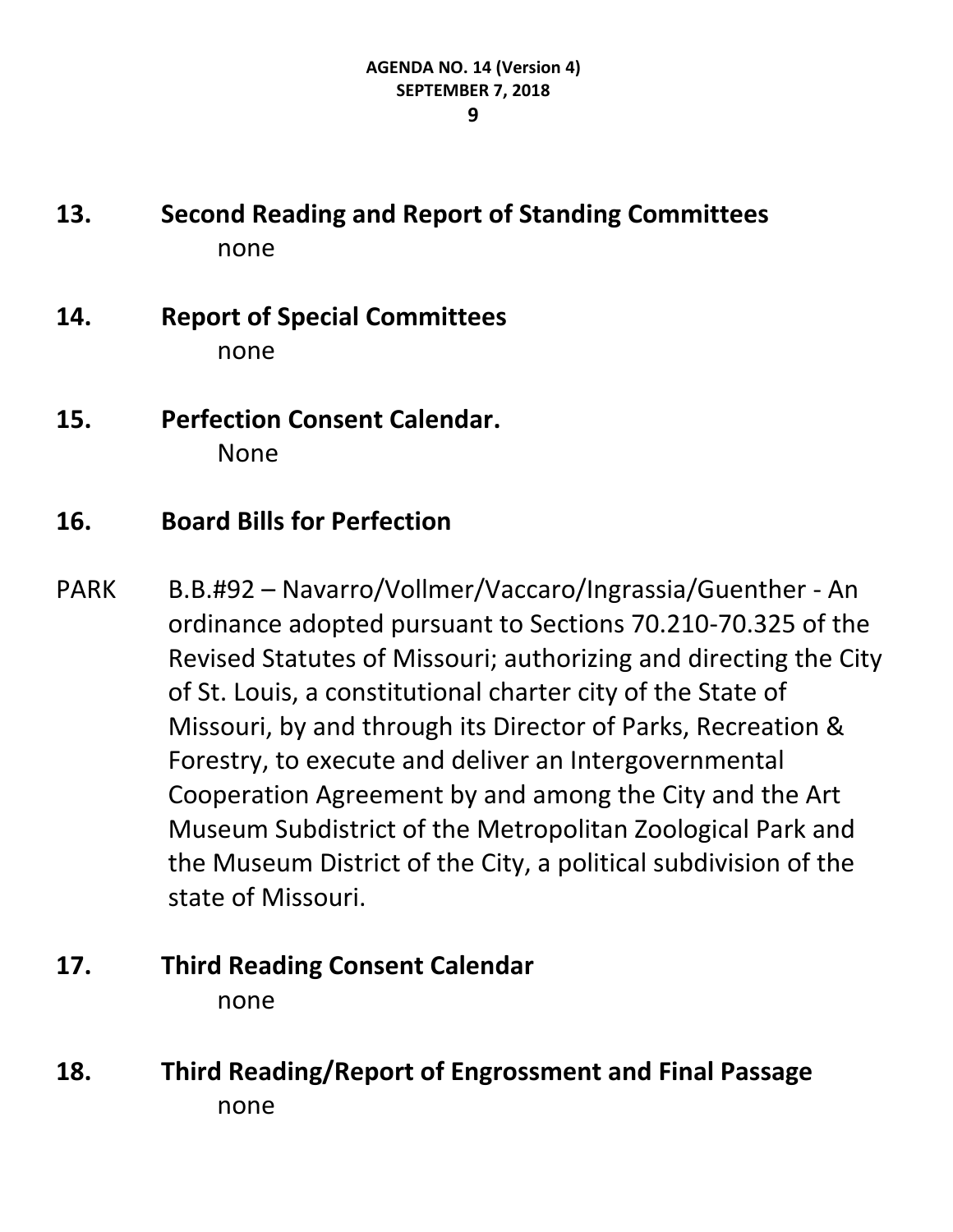# **19. Report of the Enrollment Committee.** none

#### **20. Courtesy Resolutions Consent Calendar**

- Res.#87 Davis the Board of Aldermen pause in our deliberations to recognize Pappy's Smokehouse for their contributions to the City of St. Louis.
- Res.#88 Davis/Roddy The Board of Aldermen of the City that we pause to recognize and celebrate the life of Caroline Sue Burke and acknowledge her accomplishments and contributions to the City
- Res.#89 Pres. Reed The Board of Alderman pause in our deliberations to congratulate Very Reverend Philip Sosa, M.S.F. for 50 years of religious life and 20 years of MSF provincial leadership, serving the faithful and religious community in Saint Louis, including many family, friends, parishioners, and residents, especially at Saint Wenceslaus Church and Little Sisters of the Poor Nursing Home.
- Res.#90 Guenther The Board of Aldermen join with the descendants of Friedrich Hecker, the members of the Missouri German Consortium, and others who will gather on August 12, 2018, in Benton Park, to honor Friedrich Hecker for his vision for German Americans and his service to his new fatherland, the United States.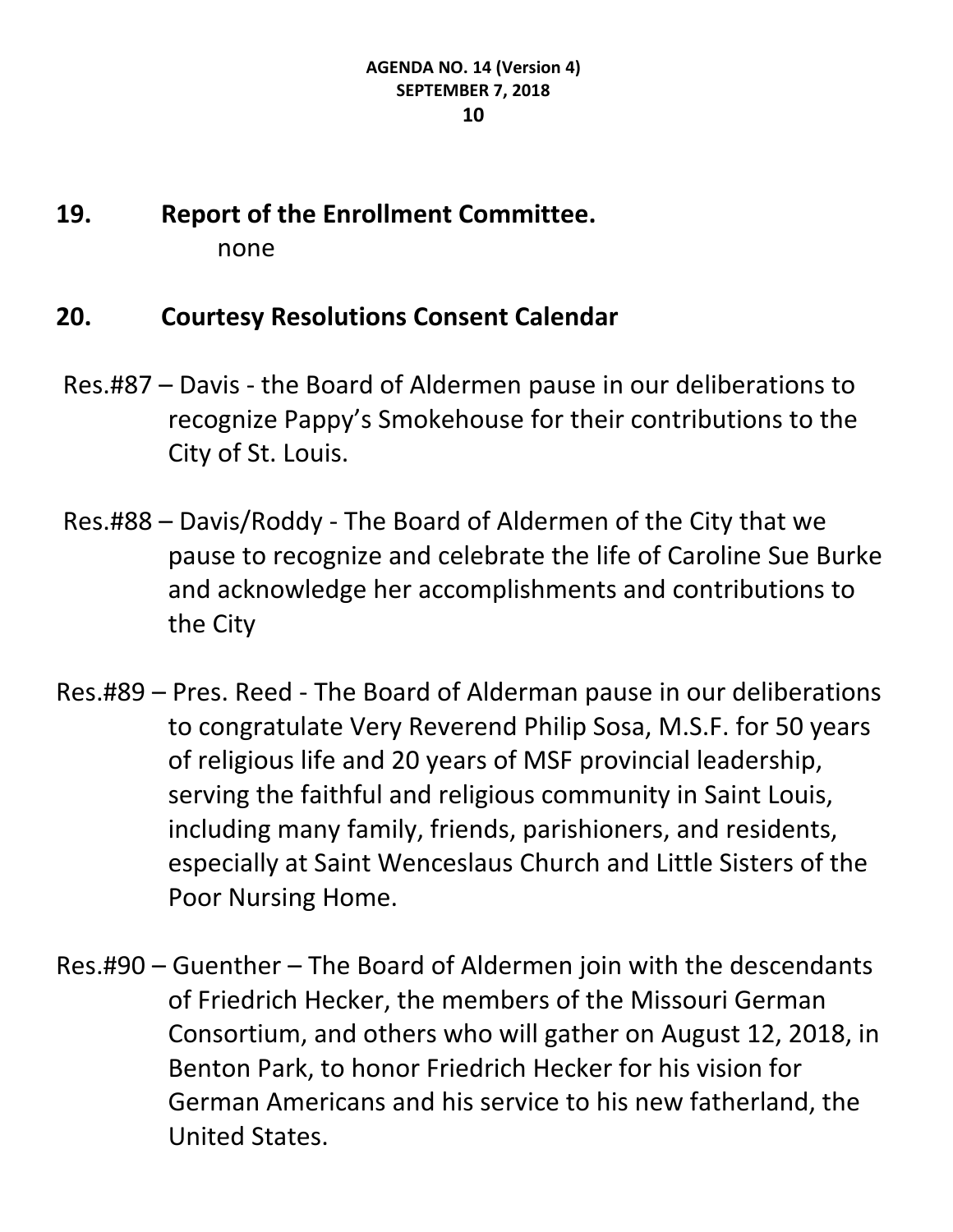## **20. Courtesy Resolutions Consent Calendar – (cont.)**

- Res.#91 Vaccaro the Board of Aldermen join together with St. Louis' Italian community to honor Fuscia Fitzgerald Nissoli, and thank her for her efforts on their behalf.
- Res.#92 P. Boyd The Board of Alderman pause in our deliberations to  $\setminus$ express our condolences to the family of Glorine Shannon-Rice.
- Res.#93 P. Boyd the Board of Alderman of the City pause in our deliberations to express our condolences to the family of Opal Evans
- Res.#94 Boyd The Board of Alderman of the City pause in our deliberations to celebrate Mother Susie Annie Puryear-Lambert
- Res.#95 Vaccaro The Board of Alderman of the City that we pause in our deliberations to congratulate Gary Davis
- Res.#96 Ingrassia The Board of Aldermen of the City pause in our deliberations to recognize and congratulate Brenda Mahr for her contributions to the citizens of the Metropolitan St. Louis Community as well as to the staff of Employment Connection.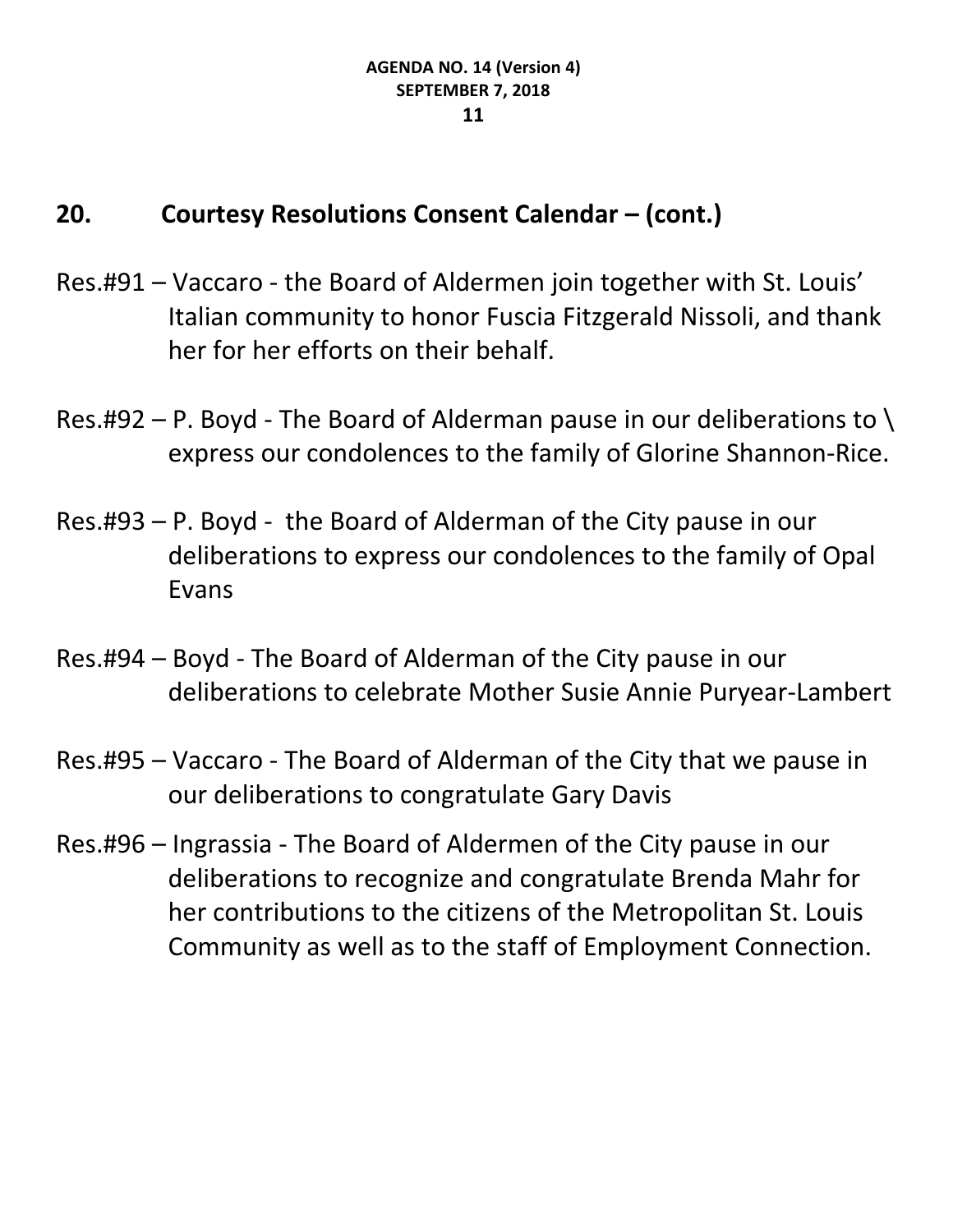## **20. Courtesy Resolutions Consent Calendar – (cont.)**

- Res.#99 Davis The Board of Aldermen recognizes the City Garden Montessori School for its excellence in Education.
- Res.#100 J. Boyd The Board of Aldermen congratulate Susie Annie Puryear on her 100th Birthday.

#### **21. First Reading of Resolutions.**

- Res.#97 Davis Affirming Board of Aldermen support for the Modernization and Strengthening of the Community Investment Act.
- Res.#98 Kennedy Approving the establishment of the North Central Business District.

#### **22. Second Reading Resolutions, Committee Reports & Adoptions.**

PS Res.#78 - Muhammad - The City's Land Reutilization Authority receives title to all tax delinquent properties not sold at sheriff's sale, and receives title to properties through donations, and the St. Louis Development Corporation maintains, markets, and sells said LRA properties.

# **23. Miscellaneous and Unfinished Business.** none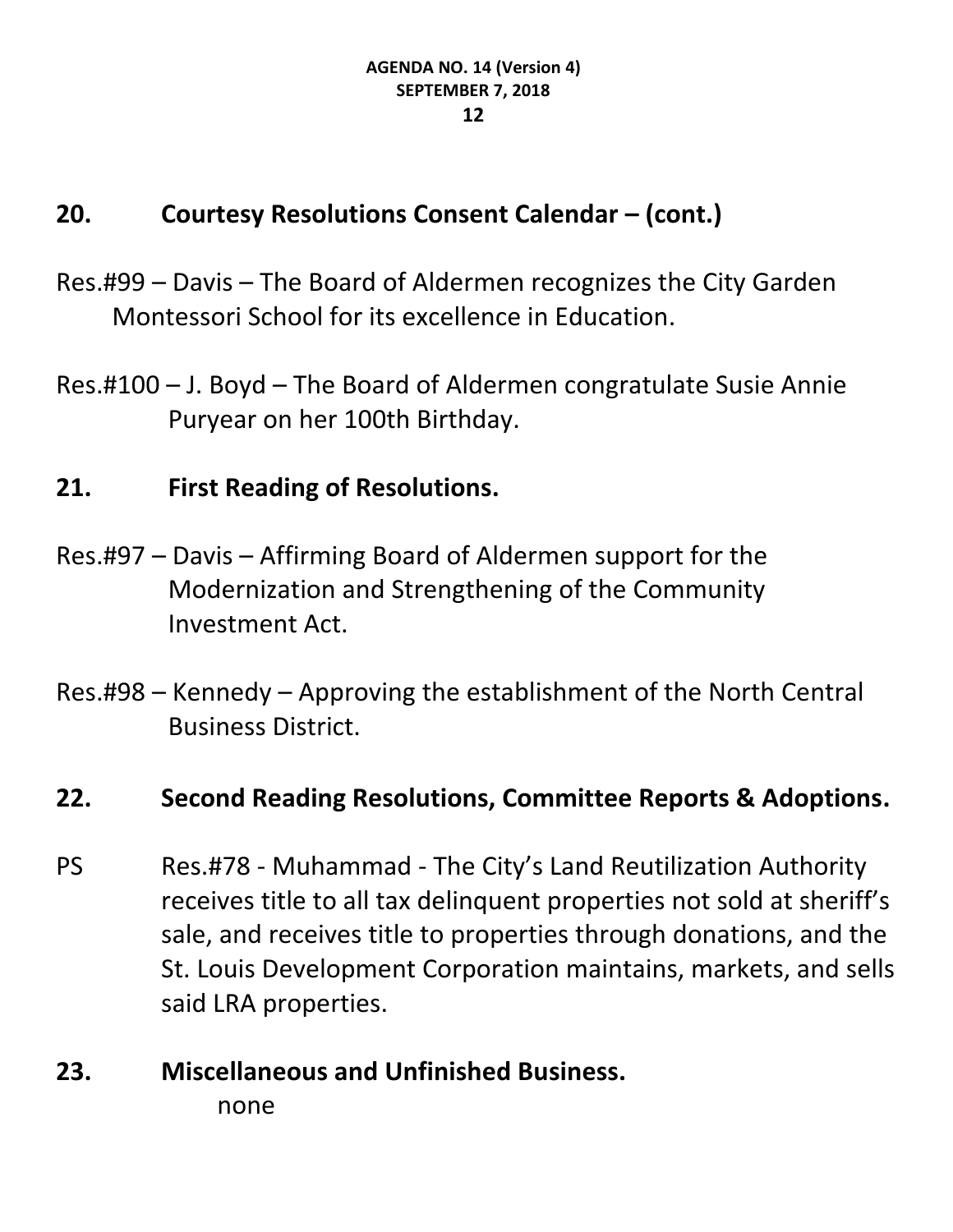#### **24. Announcements**

**MONDAY SEPTEMBER 10, 2018**

**NO MEETINGS**

#### **TUESDAY SEPTEMBER 11, 2018**

#### **PUBLIC SAFETY MEETING – 10:00 A.M. – KENNEDY ROOM**

Presentation by Robert Gaskill-Clemons, Chief Technology Officer - City of St Louis

B.B.#105 – Kennedy/Pres. Reed - An ordinance authorizing and directing the Mayor to submit all necessary applications and to enter into agreements with the Missouri Foundation for Health for participation in a project to develop a criminal justice coordinating council to advance social justice and reforming pre-trial bail to reduce the jail population, and authorizing the Mayor, upon approval of the Board of Estimate and Apportionment, to expend any funds received by said grant to fulfill the obligations of the grant, and containing an emergency clause.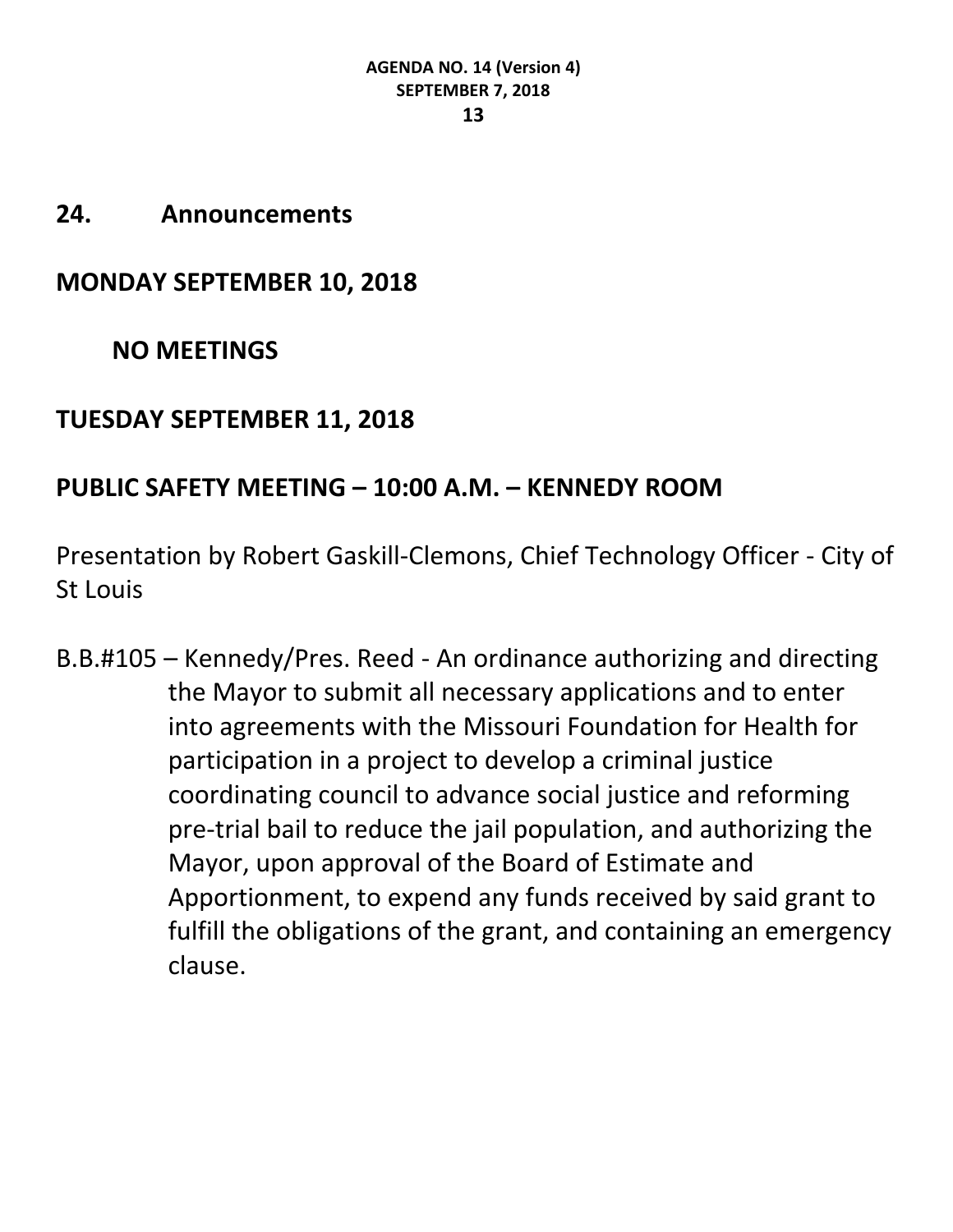## **HEALTH & HUMAN SERVICES – 12:00 P.M. LEISURE ROOM**

B.B.#100 – Arnowitz - An Ordinance authorizing and directing the Director of the Department of Human Services, by and through the St. Louis Area Agency on Aging and on, to accept a Grant Award from St. Louis City Senior Services Fund in the amount of \$50,000 over the next fiscal year and to expend those funds for the City Benefits Plus program as set forth in the Grant Award Agreement, attached hereto as Exhibit A; and containing an Emergency Clause.

#### **WEDNESDAY SEPTEMBER 12, 2018**

#### **NO MEETINGS**

#### **THURSDAY SEPTEMBER 13, 2018**

**NO MEETINGS**

#### **FRIDAY SEPTEMBER 14, 2018**

#### **FULL BOARD MEETING – 10:00 A.M. - CHAMBERS**

- **25. Excused Aldermen**
- **26. Adjournment**